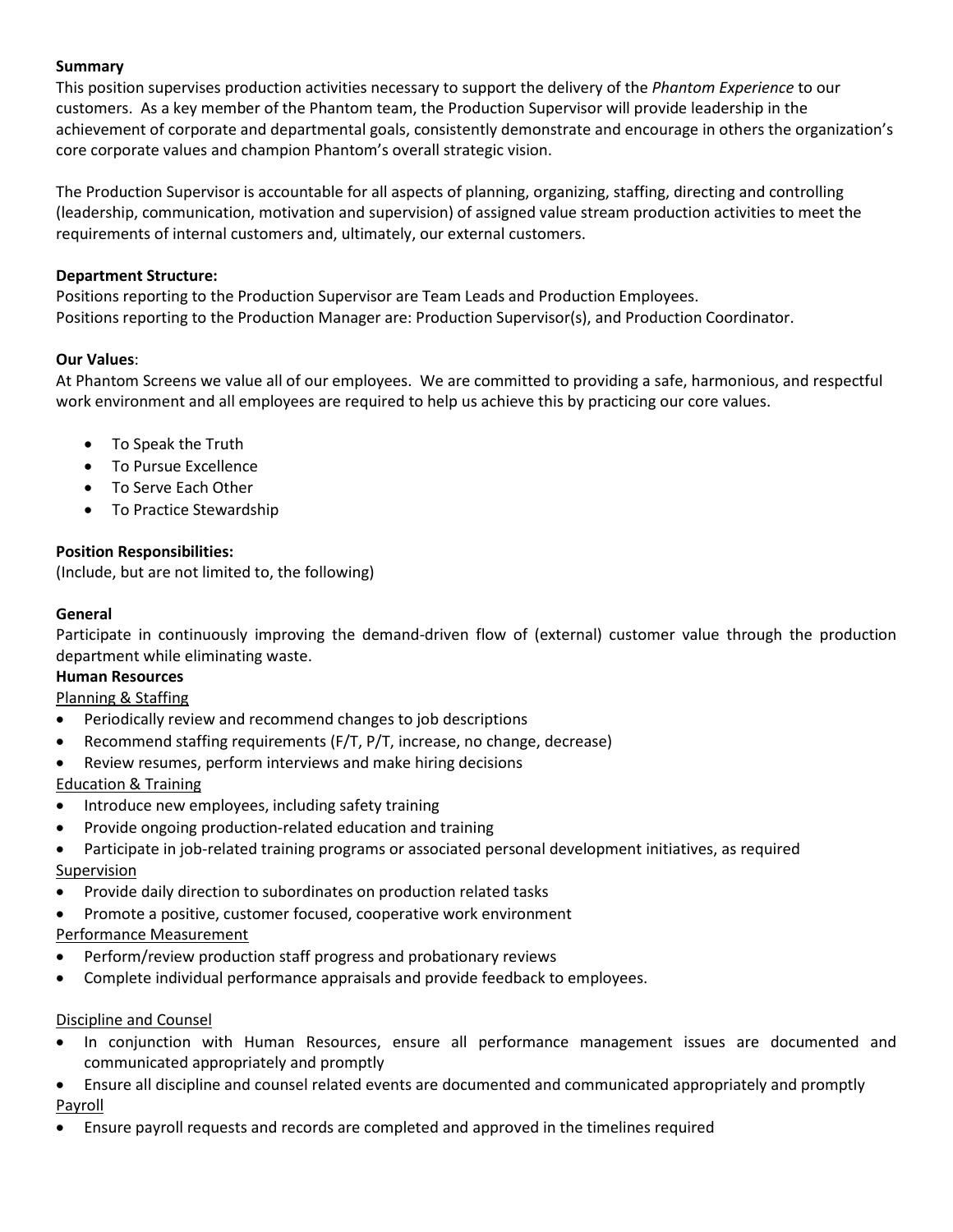# **Safety**

**General** 

- Participate in the Safety Program, including development of written safe work instructions
- Promote safety by "leading by example"

# **Hazards**

- Ensure employees under their supervision are made aware of known or reasonably foreseeable health and safety hazards where they work
- Ensure appropriate personal protective equipment (PPE) is properly utilized and maintained
- By delegation, ensure the provision and maintenance of a clean and hazard-free work environment within the production area

## **Training**

- Ensure proper safety-related training of production employees
- Ensure regular safety toolbox meetings are presented to all production employees
- Ensure safety training records are generated

## **Supervision**

- Ensure the health and safety of all employees under their direct supervision
- Observe production employees after training to ensure they continue to follow safe work procedures
- Enforce safety rules and safe work procedures
- Workplace Inspections & Investigations
- Participate in workplace inspections, including the completion of assigned safety tasks as and when required
- Investigate unsafe conditions to ensure that corrective action is taken without delay
- Participate in incident investigations as and when required

### **Quality**

**Requirements** 

- Be familiar with quality management concepts and tools
- Know Phantom specific quality requirements for production activities

## Conformance

- Ensure quality requirements are understood and met
- Ensure quality inspections / audits are performed regularly
- Corrective and Preventive Action
- Utilize root-cause analysis to determine and implement necessary changes to prevent reoccurrence of nonconformities
- Initiate preventive actions to prevent potential non-conformities

# **Production**

## Planning

- Assist in the development, revision, and improvement of standard work and standard times
- Plan daily production activities based on shipment commitments and available staff
- Provide information for Rush & Emergency Requests
- Recommend process improvements which improve flow and decrease waste in production **Execution**
- Manage use of staff, physical space, fixed and mobile equipment to achieve results
- Maximization of labour utilization and efficiency
- Communicate with Customer Experience regarding priorities and requirements for order shipments
- Ensure that output per person or team is met; promptly address issues that negatively impact goals.
- Ensure Rush & Emergency Order commitments are met.

## Reporting

- Ensure staff reports are completed timely and accurately
- Provide informal updates daily
- Provide periodic update on projects, strategic tasks…